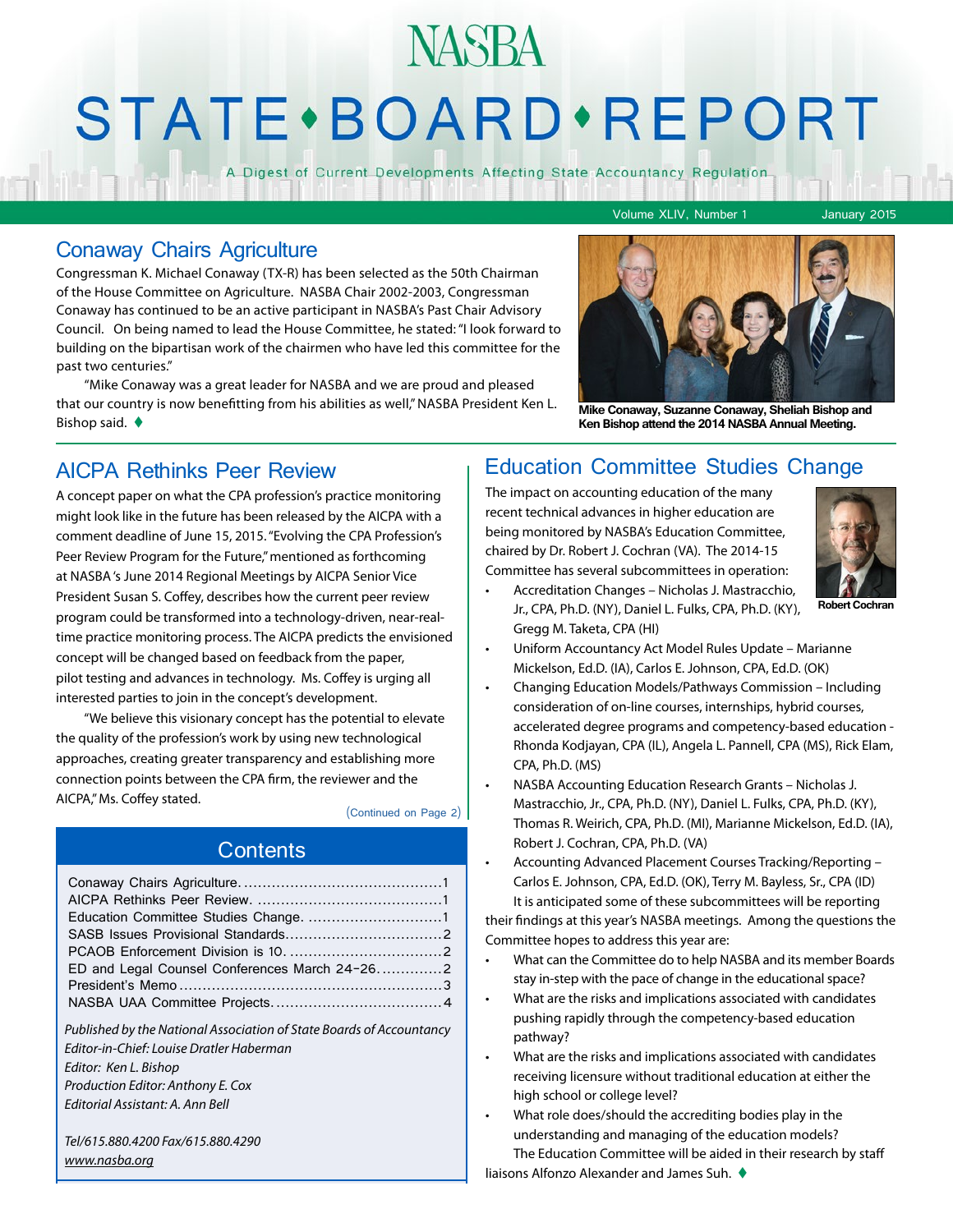### <span id="page-1-0"></span>SASB Issues Provisional Standards

The Sustainability Accounting Standards Board issued in December "provisional standards" for 10 industries with the goal of assisting corporations comply with Regulation S-K, to disclose material information in the Form 10-K. Industries covered include: advertising and marketing; cable and satellite; casinos and gaming; cruise lines; education; hotels and lodging; leisure facilities; media production and distribution; professional services; and restaurants. The SASB, an independent 501(c)3 organization, explains these standards will "remain provisional for at least one year after the issuance date." The SASB invites feedback through its public comment portal (https:// comment.sasb.org/).

Disclosure under SASB standards is voluntary, the SASB makes clear on its website. They explain: "SASB Standards are intended to be aligned with the principles of materiality enforced by the SEC. However, SASB is not affiliated with or endorsed by the SEC or other entities governing financial reporting, such as FASB, GASB, or IASB."

NASBA Standard-Setting Advisory Committee Chair Gaylen R. Hansen noted that unlike COSO, which also sets out a voluntary framework but has been recognized by the SEC as authoritative, the SASB has not. The NASBA Committee, newly established this year by NASBA Chair Walter Davenport, will be reviewing how the work of

this developing organization might impact the State Boards' licensees. The Committee's charge is to: "Monitor and objectively evaluate processes of standard setters on behalf of Boards of Accountancy, recommending improvements when warranted. Proactively advise Boards and NASBA leadership regarding these activities."



PwC US has contributed \$1 million to the SASB along with \$1.4 million in pro bono services and loaned employee support. The SASB's Board of Directors is chaired by Michael R. Bloomberg, founder of Bloomberg LP, and includes as vice chair Mary Schapiro, former SEC chairman; Robert Herz, former FASB chairman; Robert G. Eccles, professor of management practice at Harvard Business School; and other thought leaders in the business world. Jean Rogers is the CEO.

Founded in 2010, the SASB believes its guidance is needed because it is designed for concise disclosure in the Form 10-K or 20-F. The SASB website states: "SASB's sustainability accounting standards are the first that truly enable comparison of peer performance and benchmarking within an industry. SASB's unique focus on U.S. public equities, approach to industry-specific issues and disclosure of minimum performance standards differentiates it from existing sustainability frameworks."  $\blacklozenge$ 

#### ED and Legal Counsel Conferences March 24-26

NASBA's 33rd conference for Executive Directors and State Board Staff will be held March 24-26 in Tampa, Florida, as will its 20th conference for Board of Accountancy Legal Counsel. The Executive Directors' meeting this year will feature several joint sessions with the chief executive officers of State CPA Societies covering topics such as legislative cooperation, peer review and CPE tracking. Other sessions will cover the impact of marijuana laws



**Russ Friedewald ED Committee Chair**

on the CPA profession, international education, the impact of nano learning on continuing professional education, and updates on the Uniform CPA Examination, NASBA technology, and legislation.

Topics to be tackled at the Legal Counsel Conference include

### PCAOB Enforcement Division is 10

The Enforcement Division of the Public Company Accounting Oversight Board is now ten years old and its director, Claudius B. Modesti, is claiming its efforts have produced visible results: "Our current investigative inventory suggests that we have succeeded in sending a message about the importance of protecting the Board's processes as we now are seeing fewer instances of non-cooperation [with the PCAOB's inspections]. While I would never declare victory in this area and we will remain vigilant, I would expect to see fewer cases involving this type of non-cooperation in the future." Speaking at an AICPA conference in December, Mr. Modesti reported that over the last two years, the PCAOB had sanctioned nine different respondents for failing to cooperate with either an inspection or investigation and it had imposed a \$2 million penalty on a Big Four firm for permitting its former partner to associate with it while he was subject to the PCAOB's ordered suspension.

Besides compliance with the PCAOB's oversight, Mr. Modesti summarized the results of his Division's work on three other priority work product vs. client records, case law update, Fifth Amendment considerations, behavioral detection and a joint session with the Executive Directors on mobility enforcement.

For more details, see www.nasba.org.

Scholarships are available to enable every Board of Accountancy to have one representative at each of these two meetings.

NASBA President Ken L. Bishop encouraged all Boards to have their staff represented at both these conferences, as they not only present informative speakers, but they also offer outstanding networking opportunities for the exchange of advice on day-to-day Board of Accountancy operations. Contact NASBA Communications Director Thomas Kenny (tkenny@nasba.org) to request scholarship assistance.  $\blacklozenge$ 

areas: professional skepticism, independence and risks cross-border audits represent. The Division has grown from four employees to over 60, with offices in New York, Chicago and Washington. "Always, our goal is to promote the highest audit quality through accountability and deterrence, and to send powerful messages to both auditors and investors," he stated.

Helen A. Munter, Director of the PCAOB's Division of Registration and Inspections, addressed the December 4 conference held by Baruch College and the NASBA Center for the Public Trust, at which time she similarly reported the PCAOB's inspection teams are focusing on professional skepticism.

Ms. Munter's Division works through hundreds of inspections each year, conducting risk-based audits to see if weaknesses identified in prior years have been addressed. Among common problems discovered during these inspections are the auditor's failure to evaluate contradictory evidence and the auditor's accepting information for calculation without evaluating it.  $\blacklozenge$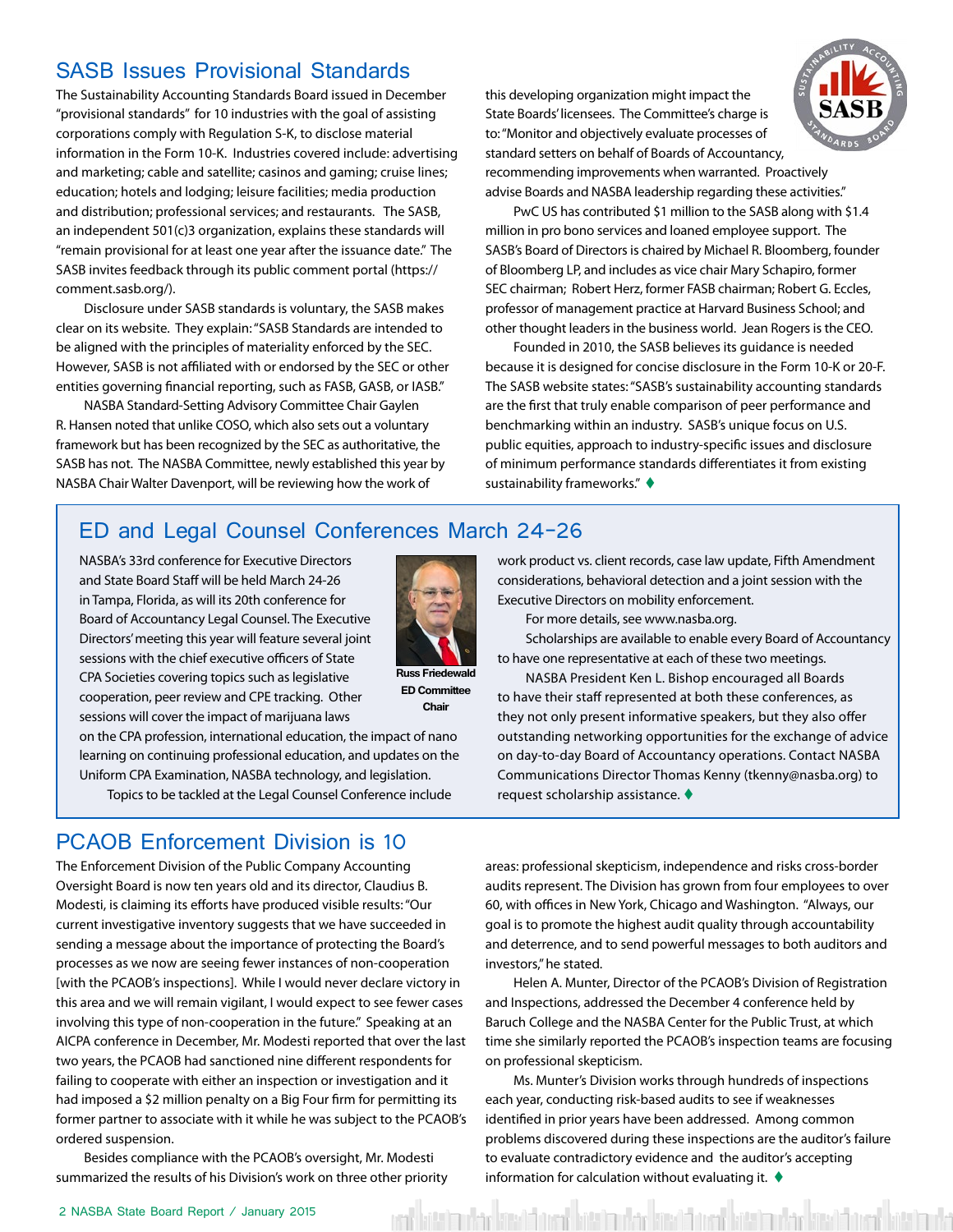# PRESIDENT'S MEMO

## **Improving Mr. Bojangles**

Over the last two years, I have written *Memos* related to my law-enforcement background, President Harry Truman's quotes, my grandfather's words of wisdom, and various relevant life experiences. However, I don't think that I have ever mentioned my early interest in music. Several generations of my family were musicians, including my mother, who has been a professional piano player for most of her life -- and who is still doing gigs in Missouri. In that environment, I naturally took up playing guitar at an early age. In fact, back in my teen days, I thought I was pretty good.

 However, other interests called to me and I hadn't picked up a guitar in decades. Now that we are living in Nashville, I've made friends with songwriters and entertainers who have rekindled my interest. For the past year or so, I have been picking and strumming my acoustic guitars and have been pleased to find my skill level returning and, in fact, improving. A good friend Gary Talley, former lead guitarist and singer for The Boxtops, who recorded *The Letter*, offered to teach me to play at a more professional level.



**Ken L. Bishop President & CEO**



At our first lesson, Gary asked me to play him a song so that he could evaluate my skills. I decided to play *Mr. Bojangles*, by Jerry Jeff Walker, a song I love and I was

confident I had mastered. After only a few bars, Gary stopped me and said, "You are using the wrong chords." What? My first reaction was to push back, but I decided to listen and consider his criticism. Turns out, he was right. The chords and progressions he showed me sounded much better. Looks like after all of these years I will be improving *Mr. Bojangles*.

As we embark on a new calendar year, January is an important time for NASBA. We are well into our fiscal year, the Annual Meeting and the holiday season are behind us, so we reengage on the challenges and opportunities of a new year. One important challenge we (staff and the Uniform Accountancy Act Committee) are undertaking is to review the UAA, specifically looking at language that has not been

adopted by Boards of Accountancy, to understand the Boards' reasons for maintaining these gaps of acceptance that challenge uniformity. Though the UAA is considered to be evergreen, adapting to changes in the profession and marketplace, in some areas language has existed for years but has not been uniformly adopted, or has become outdated, or irrelevant. As is often the case, considering and accepting change is hard. In volunteer organizations such as NASBA and the AICPA,

individual and organizational positions and beliefs are not always consistent. Every line and each word of the UAA was written, considered and approved by volunteers from NASBA and the AICPA. Then the UAA was released to the states and there considered word-byword for adoption into state law. Removing or changing any part of the UAA can trigger passionate responses from those who participated in promulgating the original and existing language, or who fought to enact specific language. Like my initial reaction at my guitar lesson in hearing that what I was comfortable playing could be improved, it is natural to push back. But changes can improve harmony.

The question is: How dedicated are we to the effort to achieve uniform and consistent laws that best protect the public by effectively regulating the profession? Are we at a point in time where we can have trusting conversations among ourselves and with the AICPA about getting to consensus positions to achieve that goal.

Working on the UAA is not our only major effort in the new year. Our committees and task forces are involved in a host of activities including updating NASBA's strategic plan, ramping up our efforts to achieve diversity, reviewing our election and nominations processes, and finalizing our leadership development efforts. Internally we are engaged in updating our infrastructure, making continued improvements in our IT systems, and increasing our efforts to achieve excellence in all of NASBA's products and services, including our new for-profit subsidiary Aequo International.

As many of you begin the "busy season," we continue to thank you for the countless hours and effort you provide to your Boards of Accountancy and NASBA. 2015 is going to be a great year. There may be some conversations and changes that raise your interests this year, but remember, with just a few new chords we can improve our harmony, and, in my case, continue improving *Mr. Bojangles.*

Wishing you all a healthy, prosperous and happy new year!

*Semper ad meliora (Always toward better things).*

Jen L. Bohop *— Ken L. Bishop*

 *President & CEO*

shumberida dimantikani kashumberida dimantikani kokumberida da kashumberida da kumberida da kumberida da komun